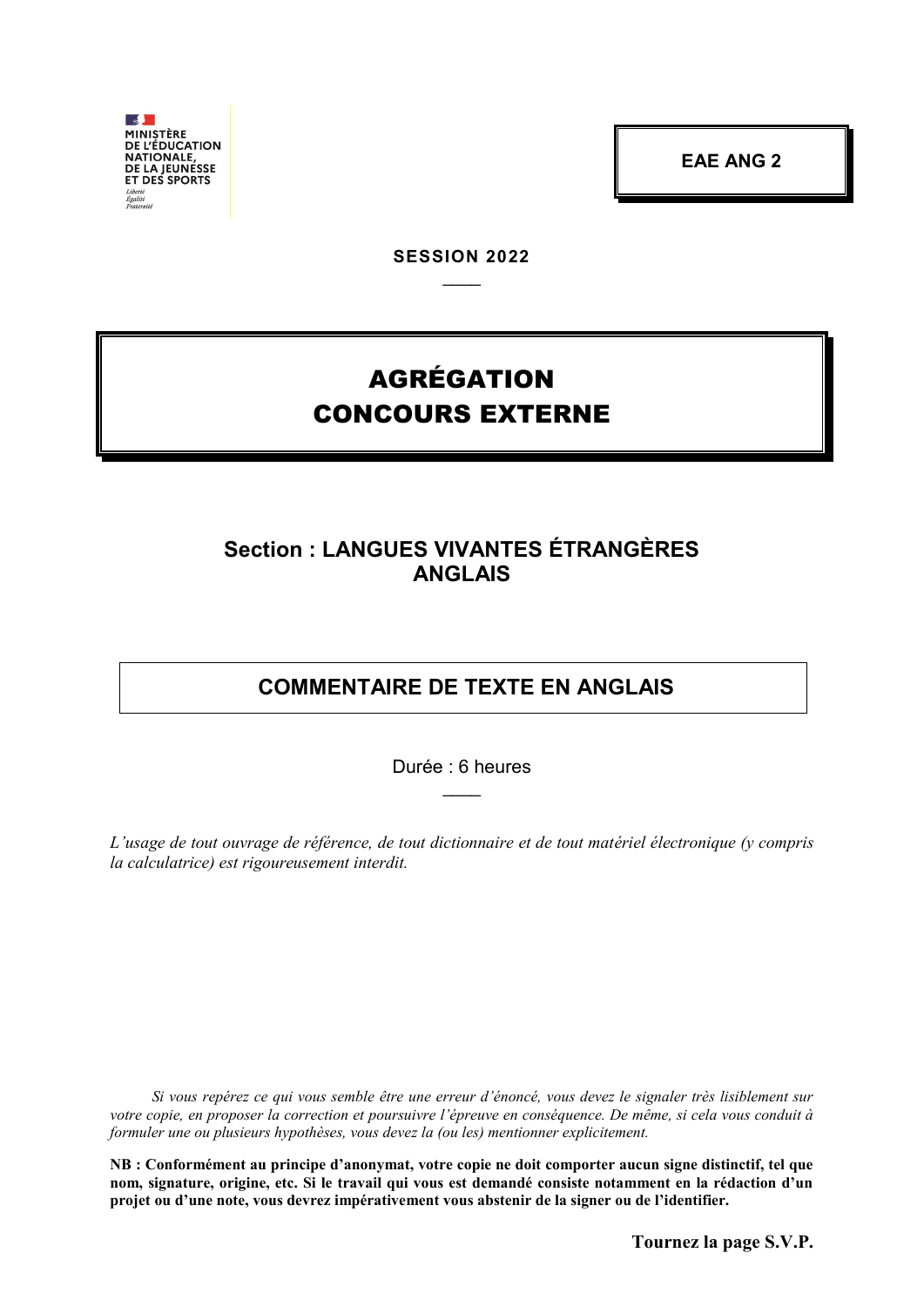Men such as Norm Phantom kept a library chock-a-block full of stories of the old country stored in their heads. Their lives were lived out by trading stories for other stories. They called it *decorum* – the good information, intelligence, etiquette of the what to do, how to behave for knowing how to live like a proper human being, alongside spirits for neighbours 5 in dreams. In the local stories handed down through the generations, the sea woman was a death angel. She appeared from nowhere in her endless search to take men back to her dark, empty world in the deep waters at the bottom of the ocean. Norm knew what this world looked like because he saw it in his dreams.

On the floor of all oceans was a world overgrown with a forest of living black coral. It 10 was a place that harboured a final darkness, where light never penetrated, and where men who were captured through some form of bewitchment, lived for the rest of eternity, pulled and tugged, while suspended in the streams of water running back and forth across the globe. The old people always spoke of this limbo world, where fish never seen by man were really spirit women who lived and swam through holes in the captured man's ribcage, and perpetually 15 fiddled with his brain to make him forever yearn to be rescued.

Another little wind blew an old green rubbish bag into the boat. Norm guessed it must have flown hundreds of kilometres, whirling its way across the water from Desperance's dump. Believing it to be a second omen, a curse from someone in Desperance, someone from the Pricklebush mob on the other side, he kicked the tattered plastic overboard in the 20 darkness, as though it was something alive, a Goddess woman who came flying low across the sea. When it blew straight back into his face, he read the change as a sign telling him that there were wild winds beginning to pour back into the Gulf from the north-east, bringing more storms.

Norm carefully watched the green form spiralling around the boat, once, twice, each 25 time as if it wanted to land and attach itself to him. With his arms flailing aimlessly at the plastic thing in the night, he told her straight: 'Don't you come here.' Oh! Yes! What a thing. He was convinced this was a sorceress of a wife. A witch who had borne his children and then behold, in front of his very eyes, walked off, wilfully wrecking their marriage. He heard her rustling as she hovered between them, whispering secrets to Elias – 'Norm's lost at sea.' Then

30 the wind turned, and she flew back with it towards the coast. With her departure, Norm felt a heavy shadow passing over him. It was the change coming, and he told Elias in a low, steady voice to get ready. 'Make out nothing's happening. Brace yourself man.' The sea remained as flat as a tack but Norm waited. The wind did not turn into a storm and the boat sat in the flat, humid sea with Norm, sticky and hot, returning to the last dying days of his marriage.

 $-2 -$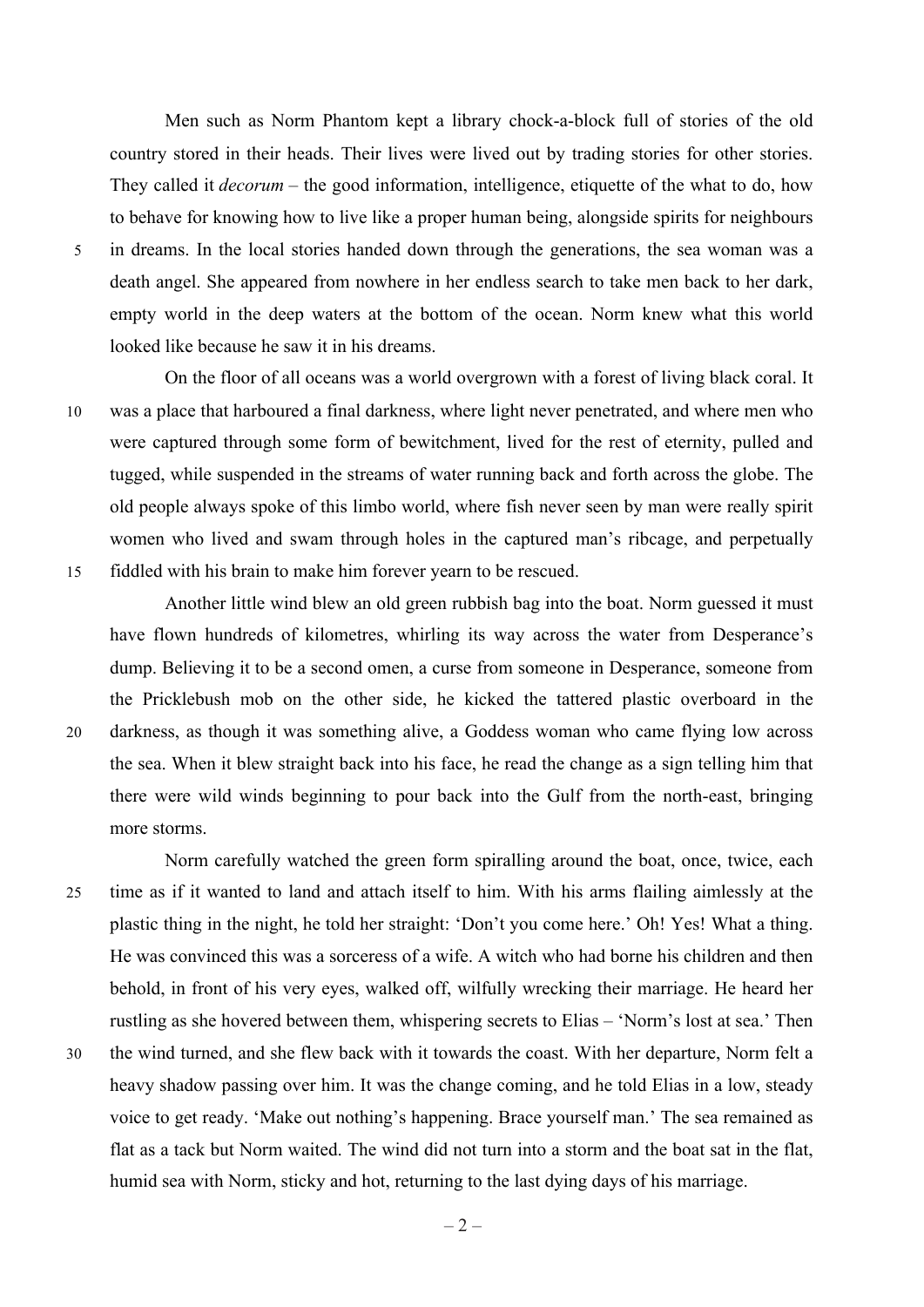35 So far, the journey had taken Norm more than two weeks of rowing all day long, living on raw fish, and drinking rain water he collected on a sheet of plastic made into a hollow dam. He stored the water he captured in soft-drink bottles. Then, knowing the place where the gropers lived was drawing closer, he stopped worrying up the storms as he journeyed through the humidity and flat seas, realising that all these obsessions of what was 40 not right, were metaphors for his failed marriage.

> Alexis Wright, *Carpentaria* [2006], London, Constable/Little, Brown, 2009, pp. 235-237.